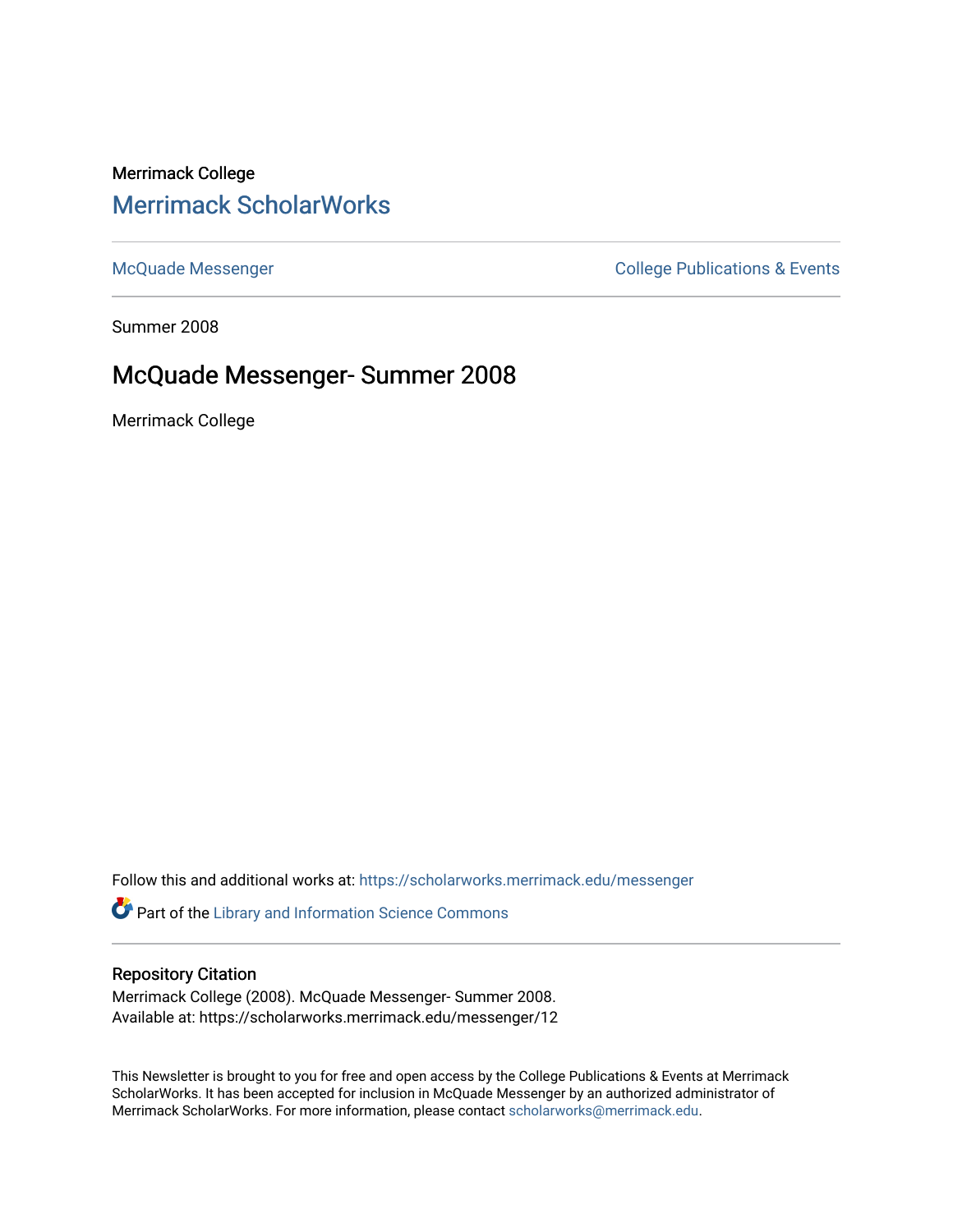

### **From the Director's Desk**

I can't believe that March 2008 marked my 10th anniversary as Director of McQuade Library. Over the ten years, the library has made significant improvements in services, thus fostering the intellectual growth of the Merrimack community of lifelong learners.

McQuade Library is certainly a thriving, evolving academic center for teaching, learning, and research. Statistics show increased usage of the building, databases, media services, and books. However, what I'm most proud of are the connections that the library staff has made with faculty, staff, and administration over the years.

Public Services librarians regularly collaborate with faculty on assignments, coursework, and teaching information literacy instruction classes that are relevant to students' research. The Media Instructional Center promotes visual literacy through collaboration with faculty, students and departments on special projects. Two recent, widely-acclaimed Anniversary exhibits of photographs and memorabilia from the archives highlighted the connections between library staff and the Alumni Office. Both circulation and interlibrary loan usage have soared over the last 10 years thanks to the connections that our Circulation Department has made with students and faculty. Our Resource Management librarians collaborate with faculty departments to insure that the materials that we acquire directly support the curricular needs of their students. The Technical Services department supports Student Life and Campus Ministry to provide outreach programs through the library. The Library Advisory Committee has been instrumental in supporting so many of our initiatives. These are just a few examples – the list is extensive.

As I reflect on the past ten years, it is this spirit of *cooperation*, *collaboration,* and *connection* that means the most to me. The library works hard to build relationships with the community based on mutual respect, professionalism, and dedication to the educational mission of the College. I am extremely proud of the library staff and I thank all the college community members who have worked with us. It is a most rewarding experience.

*~ Barbara Lachance*

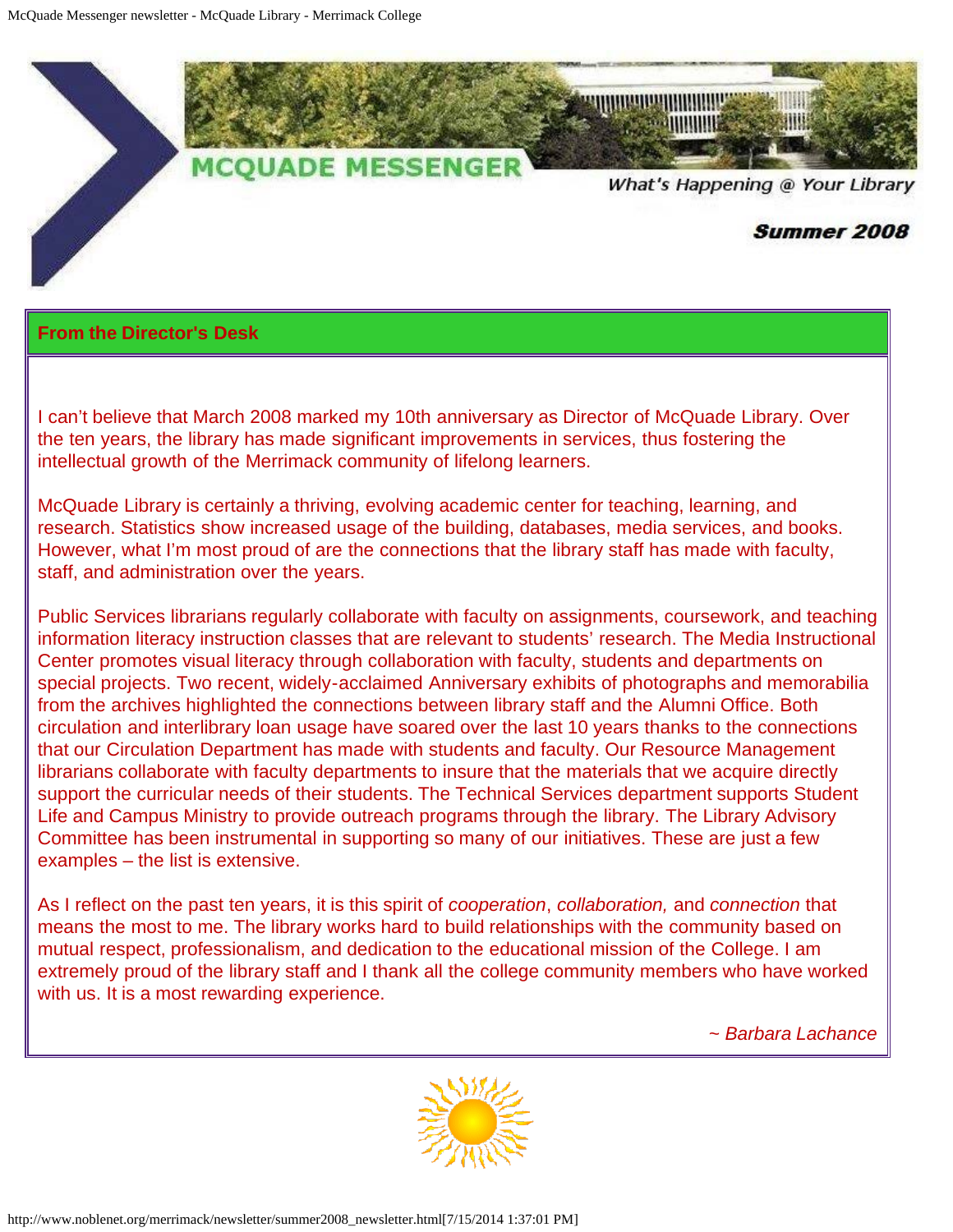### **Notre Dame High School Visits McQuade Library**



On Friday, April 18th, nearly 50 members of the senior class at [Notre Dame High](http://www.ndhslaw.org/) [School](http://www.ndhslaw.org/) in Lawrence, MA spent the day at McQuade Library learning the fundamentals of doing research in an academic library. These students are members of the first graduating class of NDHS, and this was an opportunity for them to learn more about libraries and scholarly research before heading off to college this fall.

Students enjoyed a busy day of activities, including: Library Jeopardy, a game where teams were quizzed about college life, popular culture, and library research skills; a Library Passport competition in which students 'traveled' to different areas of the library to learn more about the variety of resources and services offered; and a hands-on computer lab session where students used the library's online catalog and electronic databases to conduct research for papers they are currently writing in their Senior English class.

Our thanks to the Center for Academic Enrichment, the School of Graduate, Continuing & Professional Education, and the members of the McQuade Library staff, all of whom contributed to the success of this day.

*Photograph taken by Kevin Salemme*



| Happy 40th Birthday, McQuade Library!                                                                                                                                                                                                                                             | <b>What's New</b>                                         |
|-----------------------------------------------------------------------------------------------------------------------------------------------------------------------------------------------------------------------------------------------------------------------------------|-----------------------------------------------------------|
| Saturday, April 26, 2008 marked the 40th anniversary of<br>the dedication of McQuade Library.<br>Visit<br>http://www.noblenet.org/merrimack/anniversary/home.htm<br>to learn more about the history of McQuade Library and<br>to see images from its construction and early days. | Check out the latest "fun<br>reads" in our Popular Titles |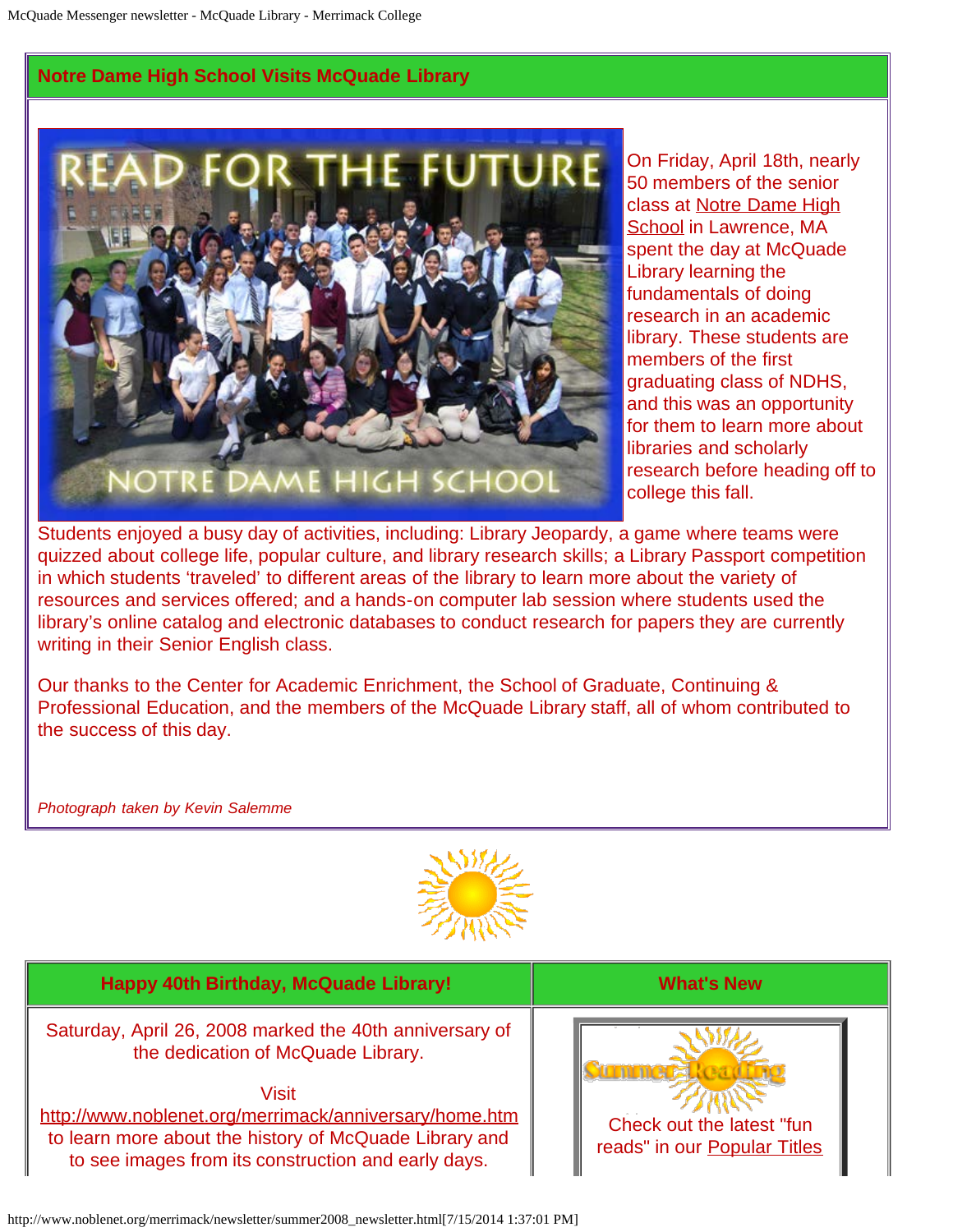Whether or not you were around 40 years ago when McQuade Library first opened its doors, there has never been a better time to take advantage of its many resources and services!

#### **Instant Message a Librarian**

Do you have a quick question for a reference librarian?

Use your favorite Instant Messaging service to talk live with a McQuade Librarian. Just add our screen name (mcquaderef) to your contact list to get started. Or, use the web-based widget on the [help page](http://www.noblenet.org/merrimack/IMus.htm) to chat with a librarian.

**XXX Booklist** 

[Criminology Recent](http://www.noblenet.org/merrimack/booklists/criminApr08.htm) **[Acquisitions](http://www.noblenet.org/merrimack/booklists/criminApr08.htm)** 

#### Collection!

### **Databases**

[Mental Measurements](http://proxy3.noblenet.org/login?url=http://search.ebscohost.com/login.aspx?authtype=cookie,ip,cpid&custid=mer&profile=ehost&defaultdb=loh) [Yearbook](http://proxy3.noblenet.org/login?url=http://search.ebscohost.com/login.aspx?authtype=cookie,ip,cpid&custid=mer&profile=ehost&defaultdb=loh) Produced by the Buros Institute of Mental Measurements at the University of Nebraska, the Mental Measurements Yearbook™ (MMY) provides users with a comprehensive guide to over 2,000 contemporary testing instruments. Single user access only.

Field options such as author, test name, publisher, test category, and keyword provides enhanced and convenient searching of the ninth edition forward.

[ACLS Humanities E-Book](http://proxy3.noblenet.org/login?url=http://www.humanitiesebook.org/)

This electronic resource includes over 1700 fulltext, cross-searchable books in the humanities selected by scholars for their continuing importance for research and teaching. Areas include: African, American, Asian, Latin American, European (Ancient, Medieval, Renaissance, and Modern), Middle Eastern, World/Comparative, Byzantine/Mediterranean and Australasian/Oceanian

history, plus history of the Native Peoples of the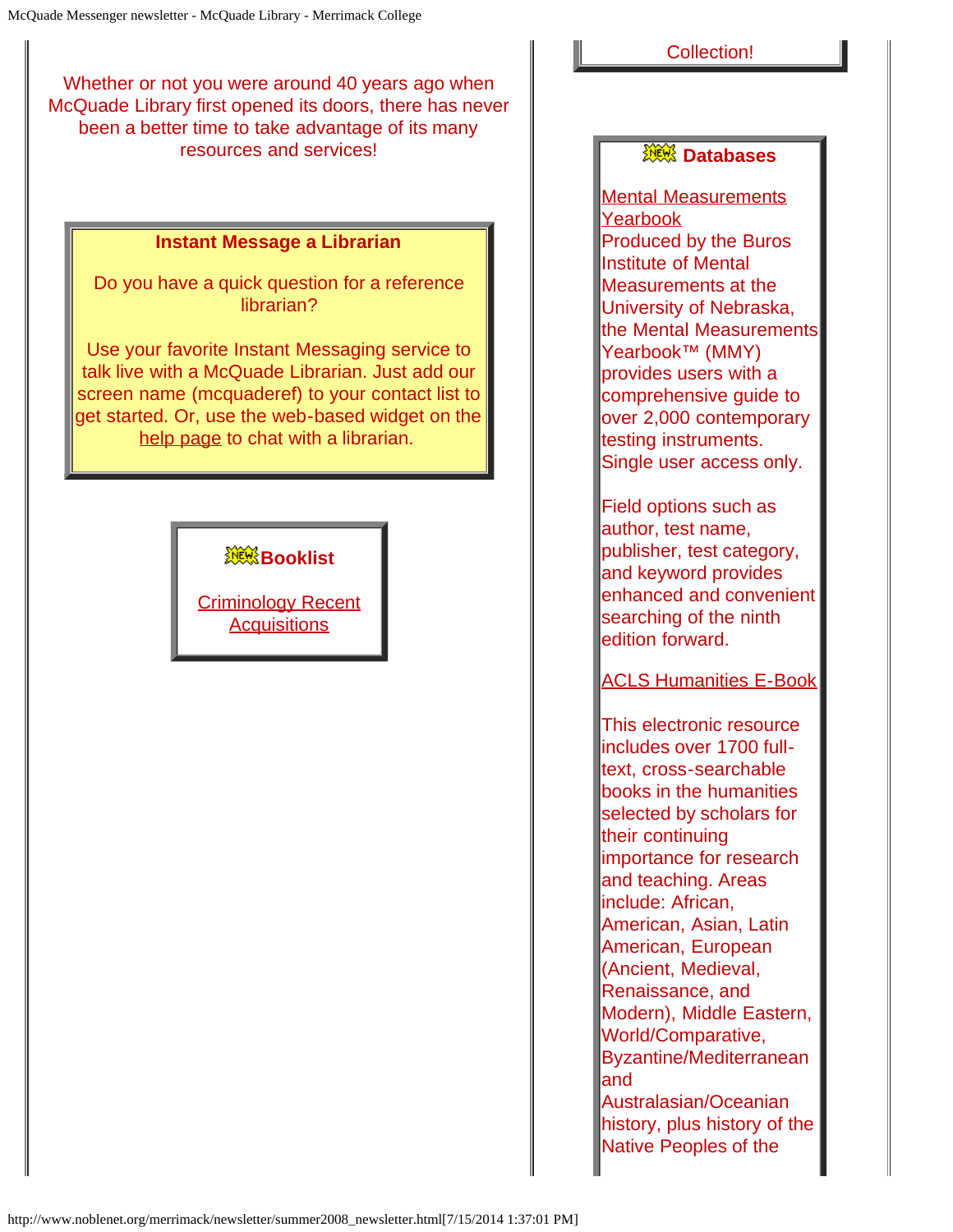Americas and of Science and Technology. Plus archaeology, art history, folklore, religion, musicology, and political science.



### **Award Winning Children's and Young Adult Literature at the ERC**



**The Invention of Hugo Cabret** by Brian Selznick

**Good Masters! Sweet Ladies! Voices from a Medieval Village**  by Laura Amy Schlitz



**Day of Tears: A Novel in Dialogue**  by Julius Lester



**Elijah of Buxton** by Christopher Paul **Curtis** 

What do these books have in common?

All of these books are award winning children's/young adult literature that are located in the [Educational Resources Collection](http://www.noblenet.org/merrimack/ERC/ERChome.htm) at McQuade.

The collection includes current and past award winners such as the [Caldecott Medal](http://www.ala.org/ala/alsc/awardsscholarships/literaryawds/caldecottmedal/caldecottmedal.cfm) for the artist of the most distinguished American picture book for children, [Newberry Award](http://www.ala.org/ala/alsc/awardsscholarships/literaryawds/newberymedal/newberymedal.cfm) for author of the most distinguished contribution to American literature for children, [Coretta Scott King Award /a> for titles](http://www.ala.org/ala/emiert/corettascottkingbookaward/corettascott.cfm) [that promote understanding and appreciation of the culture of all peoples, and the](http://www.ala.org/ala/emiert/corettascottkingbookaward/corettascott.cfm) [Scott O'Dell Award](http://www.scottodell.com/odellaward.html) for historical fiction.

Come visit McQuade and browse these books on the third floor in the Educational Resources Collection or find these titles in our [online catalog](http://innopac.noblenet.org/search%7ES40/X).

For the young and the "young at heart" - these books appeal to all ages!